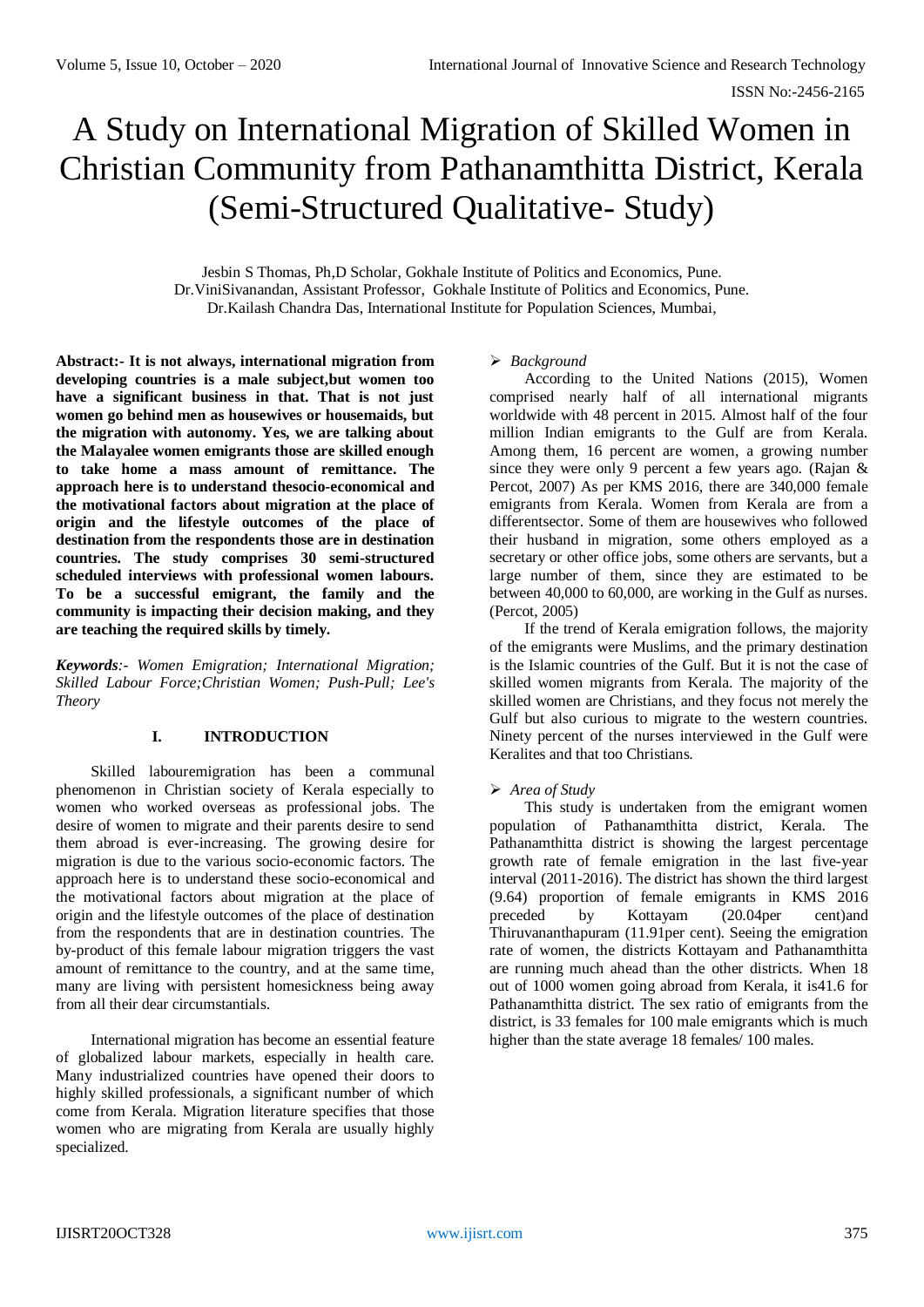## **II. REVIEW OF LITERATURE**

The majority of the literature gives economic reasons for migration, Kumar, (2012)says that the reason for women migration is mainly social rather than the economic motives like their male counterparts.Gulati, (1993), Zachariah et.al (2003) supports this by stating that Women appear in work foremost as wives of migrants to avoid the process of painful separation with their partners. But in a while, the perception changes as Osella, (2010) has discussed women are more connected towards their family, especially to their children. As like migration within the country Zachariah et al. (2003) says that It is a relatively new phenomenon and the trend portends an acceleration woman following their husbands in a familial context, as simple housewives.

Kalani (2016) discussed the year 1970 as a major transition point where the main domestic work emigration tends to end and started a new migration of semiskilled and skilled workers towards the Gulf for hospitals, companies and other IT constructive site. It facilitated by enhanced connectivity including the better flow of information,

communication and reduced costs of travel. Mohan (1990) says that most of these women migrants are from the Christian community of Kerala which gives to the state 90per cent of its nurses and a majority of the nurses all over India.

As per Lum (2012) the majority of the nurses under the jurisdiction of the Kerala Nursing Council are heading towards English-speaking destinationslike UnitedStates of America, United Kingdom, and Australia. Fatima & Sultana (2017) saysthe lack of policies for protection of women reasoned majority of labour forceengaged in informal sector or in the low-paid work.Priyansha, & Rohini adding to this that migrant women mostly find work in the 'care industry' and are usually employed in domestic work, child rearing, care of the elderly etc. Osella, (2010) observes Gulf countries as a minority at home, but giving tremendous chances to use their education, save money and find a steppingstone towards further migration to European Countries or United States of America.

*Theoretical Framework*

| <b>Place</b>   | <b>Push Factors</b>                                                                                                                                                                               | <b>Pull Factors</b>                                                                                                                                                                                                                                                                                                                                                                                                                                                           |
|----------------|---------------------------------------------------------------------------------------------------------------------------------------------------------------------------------------------------|-------------------------------------------------------------------------------------------------------------------------------------------------------------------------------------------------------------------------------------------------------------------------------------------------------------------------------------------------------------------------------------------------------------------------------------------------------------------------------|
| At Origin      | 1. Low wages (Percot, & Rajan (2007)<br>2. Unemployment (Ghosh, 2009).<br>3. Poor economic background<br>4. Marriage (Osella, 2010)                                                               | Exposure with migrants Fleury, A. (2016)<br>1.<br>Migration History (Percot, & Rajan 2007)<br>2.<br>Skills Acquired (Percot, Marie. 2006a) (IOM/OECD,<br>3.<br>2014)<br>Early preparation of migration Percot, & Rajan (2007)<br>4.                                                                                                                                                                                                                                           |
| At Destination | 1. Violence, conflicts (ethnic, religious, political)<br>(Sharma, 2011, IOM, OECD, 2014)<br>2. Home Sickness, Separation with family members<br>(Osella, 2010)<br>3. Trafficking. (Sharma, 2011). | 1. Better standard of living<br>High wages (Percot, & Rajan 2007)<br>2.<br>Better social Security (Percot, & Rajan 2007)<br>3.<br><b>Better Working Space</b><br>4.<br>Privilege to take family members. (Osella, 2010)<br>5 <sub>1</sub><br>Opportunities they offer for migration of men<br>6.<br>(Kodoth, & Varghese, 2011)<br>Worth on the marriage market (Kodoth, $\&$<br>7.<br>Varghese, 2011)<br>8. Autonomous life of a working woman. (Percot $\&$<br>Marie, 2006). |

#### *Objectives*

This research is aimed to understand the factors associated with the area of origin and the area of the Destination of skilled women to work overseas.

This research is also will analyse the motivation of migration and the life satisfaction to work overseas and identify the channeling process. This research is expected to describe the whole process of migration and to find out the push and pull factors of female migrant workers to migrate.

# **III. METHODOLOGY**

For this primary data, one district of Kerala namely "Pathanamthitta" was chosen in which the district has the second highest women emigration rate, third highest sex ratio among emigrants and the largest percentage growth rate of female emigration in the last five years. Respondents were selected using the snowballing technique, and a thematic analysis was employed. The samples are collected online with the help of Google survey form. The researcher has asked 34 semi-structured questions including multiple choice, checkboxes, and short answer type. The homogenous purposive sampling has been used to select 30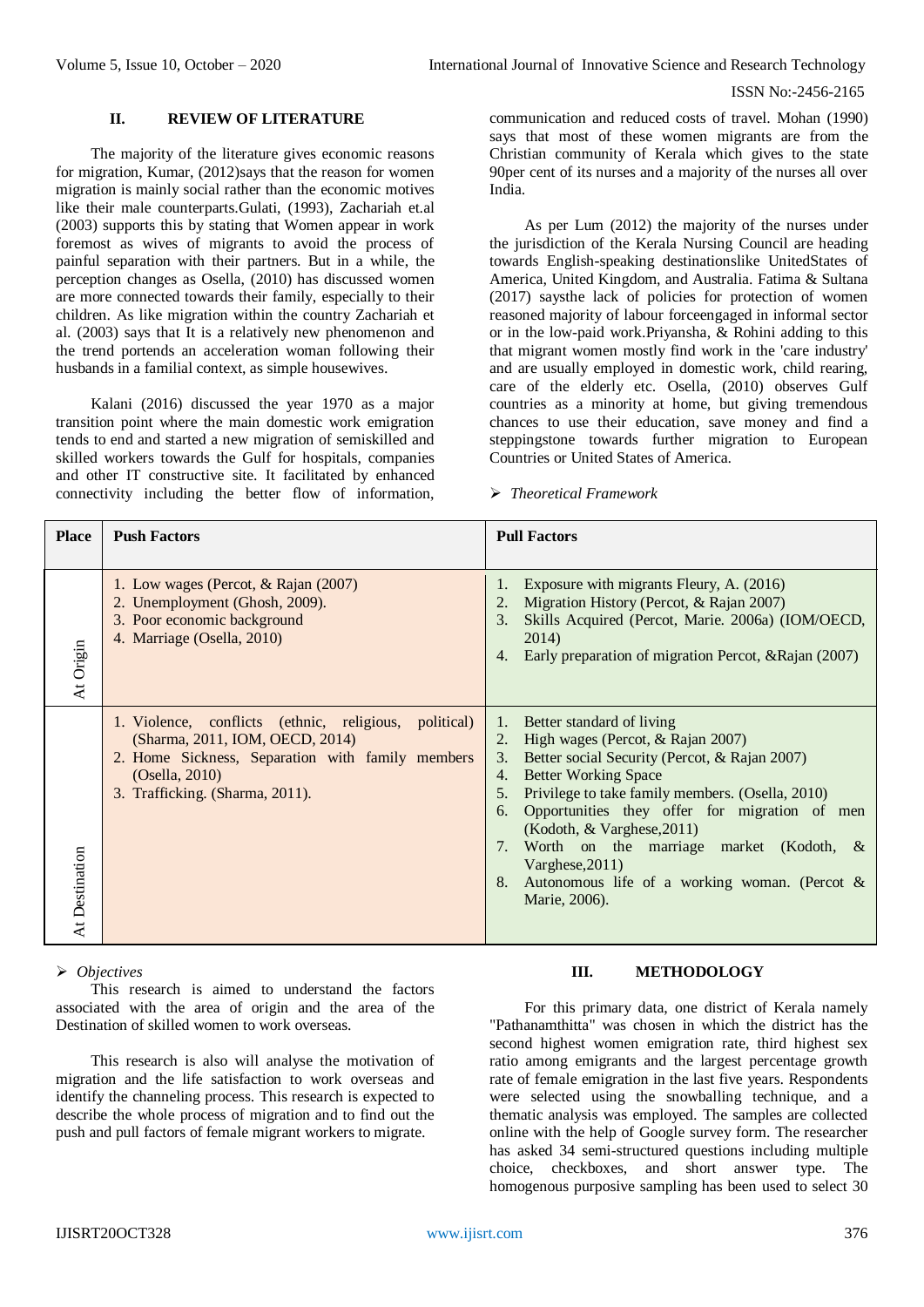respondents from the district as the researcher-maintained homogeneity in gender, caste and employment status. The study is comprising 30 semi-structured scheduled interviews with 23 Malayalee Nurses, two teachers, two engineers, and one each accountant, speech therapist and one admin assistant who had migrated to the Arab countries and western countries. Notably, Pathanamthitta district is the third least populous district in the state with 38 percent of the Christian population and sex ratio of 1129. As we know that the Indian women, mainly Kerala women are visible internationally especially in the medical sector. This study has explored some significant characteristics of the skilled emigrant women from Kerala. Though the sample size is very less, it could explore necessary information about Christian competent emigrant women.<sup>1</sup>

# *Factors associated with the area of origin*

The limited opportunities for professional development in Kerala, the lack of economic opportunity, the unsafe working condition of women and the family pressure over the professional girls for wealth acquisition,etc are the major factors associated with the origin of women migration. More than family sentiments, women choose to migrate abroad spread their wings towards the large socio-economic prosperity.

The interviewees had asked them the question "what was your ambition when you were in 10th class?" to determine the depth of their decision of emigration. The half  $(N=16)$  of the respondents revealed that the present job is different from their ambition when they were in the school. From the nurses, six of them wanted to be a teacher, four of them aspired to be a doctor and one each wanted to be an engineer and a BDS respectively. The data says that the thirteen nurses and two engineers got the same job that they aspired, in school. A teacher, the speech therapist, and the accountant said they wanted to be a college professor, an air hostess and a job in India, respectively. Thirteen emigrants including nine nurses have told that it was their own decision to choose this career; fourteen got insisted by their parents to select, and the remaining three of them chosen this career by personal choice with parent's insistence.

## *Why does she emigrate? (Reasons)*

It is necessary to discuss the pull factor of emigration as we consider migration as a social phenomenon. Here, the survey had two questions regarding the reasons for

#### **<sup>1</sup>Personal characteristics**

1

The interviews have taken with 23 Malayalee Nurses, two teachers, two engineers, an accountant, a speech therapist, and one admin assistant. All the respondents belong to the Christian community and origin from Pathanamthitta. The majority  $(N=17)$  was between 20-30 years old, and the remaining thirteen were over 30. The youngest was 25 years old, and the most former was 45 years. Twenty-one interviewees were working in Gulf countries (UAE-8, SA-7, Kuwait-3, and Qutar-3), four from the United Kingdom, three from the USA and one each from Australia and Canada.

relocation and the criteria followed for the country selection. The vast majority  $(N=29)$  of them have mentioned that better income is one of the reasons and in that, five nurses from Gulf chosen only the income caused their emigration. Another one-third  $(N=11)$  revealed that their immigrant family member (husband or parents) caused their migration. For the country selection criteria also the majority of them (N=28) have said the same reason "better income and social security" as the answer. So, we can assume that income is the main reason, as because it received strong support from the respondents and all the other reasons like climate, socioeconomic characteristics of the country, etcare reported decidedly less.

#### *Factors associated with the area of Destination*

According to Lee, both origin and the Destination have pluses and minuses. Better salary package and improved working conditions, job security, access to better health care facilities, Better standard of living in the Destination,When the factors in destination country like Better salary package and improved working conditions, job security, access to better health care facilities, Better standard of living in the Destination,etc act as optimistic to her but the same time, some factors like climate change, language,etc may not be so easy to her. The homesickness that she goes across being away from the origin especially far from their dear and near ones, children, husband, parents and all would give her pain.

## *Family and lifestyle behaviour of Emigrant women*

The time duration of women being a migrant may affect their lifestyle such as the tendency to adopt the culture and practices in the destination country, expenditure on salary, the frequency of the home visit, etc. In the sample, emigrant women are showing an average duration of 4 years with a maximum of 31 years and a minimum of a single year in the Destination. From among total samples, the majority (N=24) of interviewees are visiting home every year, six of them going every two years and the remaining two from Canada and USA are visiting back not less than three years. The Other-Gulf emigrants are not going to Kerala every year, but at least in a two-year interval. Coming to the cultural aspect majority  $(N=20)$  of the women says, they did not adopt the custom, tradition and the lifestyle of the country, seven of them said that they have exposed to the countries lifestyle. The last two are not approved both the answers. Two women from the Gulf, two from the UK and one each from Australia and USA had agreed that they are enjoying the lifestyle.

As we know, one of the major pull factors towards abroad is nothing but the high wages for skilled labours. So, the survey tried to find out the expenditure behaviour of emigrant women as well. The vast majority  $(N=25)$  of emigrant women are sending money to their family, and exactly half  $(N=15)$  of them are saving a part of their income as well. From the first group, five nurses from Gulf have said that they are sending all the money to home and from the second group, three women are sending to the house also, and one woman has saved all her income. Besides this. Nearly half of the women are giving their salary to their husband, twelve of them spending for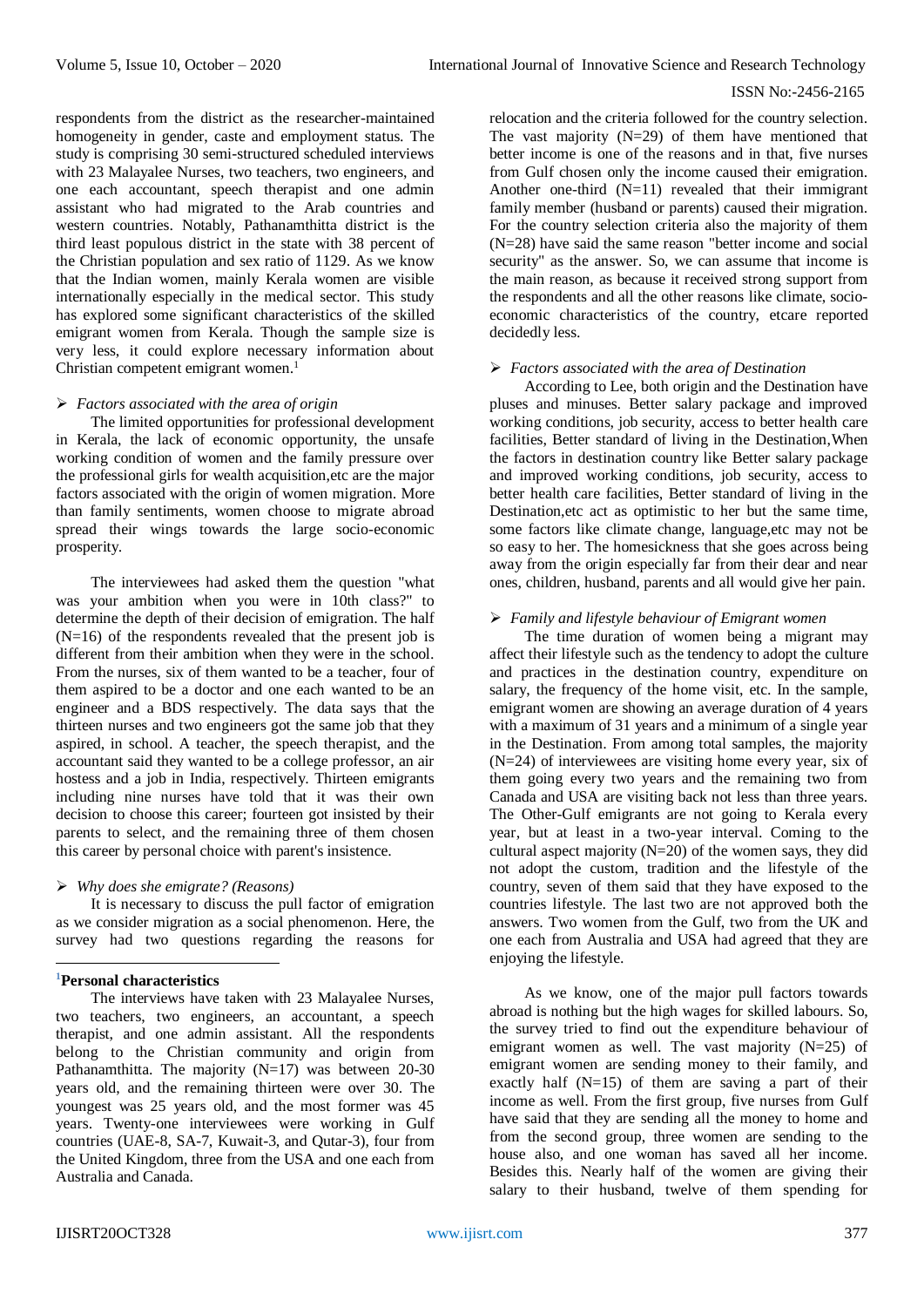children's education/other personal needs/home expenses and more than one-third  $(N=11)$  are giving a salary share for religious or charity activities. There is only one case reported by saying that all the income is spending just for a luxurious life.

# *Do skilled emigrant women have problems in destination country...!*

We have asked four questions to find out the problems of skilled women migrants in the destination countries connected to gender, ethnicity, work-related issues and one about the help received from the society to adjust with the new environment. The data shows that skilledlabour women are not facing any racial and gender issues abroad. From among 30 interviewees, the majority  $(N=25)$  of them said that they did not experience any racial problems and they had not encountered any sexual violence (N=29) in the destination country. It is an elated situation, especially for Indian women, who used to face various types of exploitations in our country. Though the situation for women is very peaceful, very few have reported the other side. One nurse each from Gulf have said for both ethnical violence, and sexual abuse and another five including four from Gulf and one from Australia<sup>2</sup> have answered "Maybe" for ethnic issues.

Coming to the work-related problems, one (10per cent) nurse each from Gulf, Australia, and the United Kingdom have declared that they do not have any issues. Then precisely half  $(N=15)$  of the women said that they were having problems with communicating language, more than one-third (N=13) have climate problems, and another eight each have the problem with lifestyle (N=8) and workload (N=8). Very few nurses from Gulf countries have reported the food  $(N=2)$  and accommodation  $(N=3)$  problem. From the other three emigrants from the UK, three of them faced climate, workload problems and another one added the language problem as well. Apart from the climate problem, two of the USA emigrants had the problem with their lifestyles. One nurse each from Australia and Canada admitted the climate problem and revealed further the issues of lifestyle and language in Canada. The language is the leading problem in gulf countries with nearly half (N=14) of the overall interviewees, and seven emigrants each revealed that climate and workload also are the problems for them. Besides this, four nurses and one teacher from the Gulf do not like the lifestyle of the Gulf countries, and the other two nurses have accommodation problem, and one is not enjoying the available food.

Adapting to the new working environment is not easy for many, and sometimes it may lead to a vulnerable situation, if the workplace, destination country, language, culture, and society are different. Here in the study, the respondents were asked to recall the people who have supported them at the initial stage of the emigration. The people from the same origin always would have some attachment and would support each other in problems. Here, half of the women have mentioned that their Malayalee

colleagues have helped them to adopt the new environment. Apart from these ten, others accepted that they had received support from other Indian colleagues as well. The one-third of the interviewees acknowledged the care enjoyed by the colleagues who belong to the destination country or other countries. It shows the social acceptance of Malayalee skilled women globally. Unlike these, six of the respondents have disclosed that they did not get any support from anybody, but they have managed themselves to adjust to the environment of the new Destination.

# *Intervening obstacles*

Here we can see the intervening obstacles and the opportunities. The channeling process of emigration has been taking place in different steps. In most of the cases, the decision or dream of migration from the candidate or their parents would start from the early stage. As because of their awareness and the exposure of migration at the origin place, they know about the golden opportunity of migration.

Moreover the candidates, it is their parent's determination most of the times to educate them a professional course, if possible,BSc nursing, which is the most demanded job in abroad or any other courses which help them to fly abroad. So firstly, it is their parents' hassle to find the fund to send her for professional courses. In many cases, they will send their daughters to the neighboring states, where the parentsthink their daughter get better *exposure*, language proficiency and the easy admissions for the courses. Though Kerala has an adequate number of professional, degree, nursing colleges,etc, the parents and their daughters have preferences going outside the state.

The primary obstacle of migration would be the *cost* they bear for their higher education as well as for the emigration process. Usually, students have to spend 4 to 8 lac rupees for the entire course. After that the amount which the candidate pays for the emigration for a visa, the agency fees, flight ticket,etc. The travel agencies who arrange contracts in the Gulf ask between Rs 70,000 and Rs 1, 00,000 and sometimes corresponding generally to three months of salary in the Gulf. (Rajan & Percot, 2007)

Despite these all obstacles, women do have some opportunities too as they get migration exposure and the awareness about the destination country. The higher contact with the migrant relatives and friends empowers them to make decisions and raise their confidence to migrate. The strong migration network in the area gives more chances and opportunities to women,and their parents would have more trust and courage to send their daughters alone. Another aspect of migration is the migration experience which they already received, during their education. As we discussed above, many are going outside the state for higher education, so that their self-esteem, autonomy improves and develop communication skills, especially in another language like Hindi and English. And finally, the cost of emigration matters.

-

<sup>2</sup>3-Nurses, 1-Engineer, 1-Speech Therapist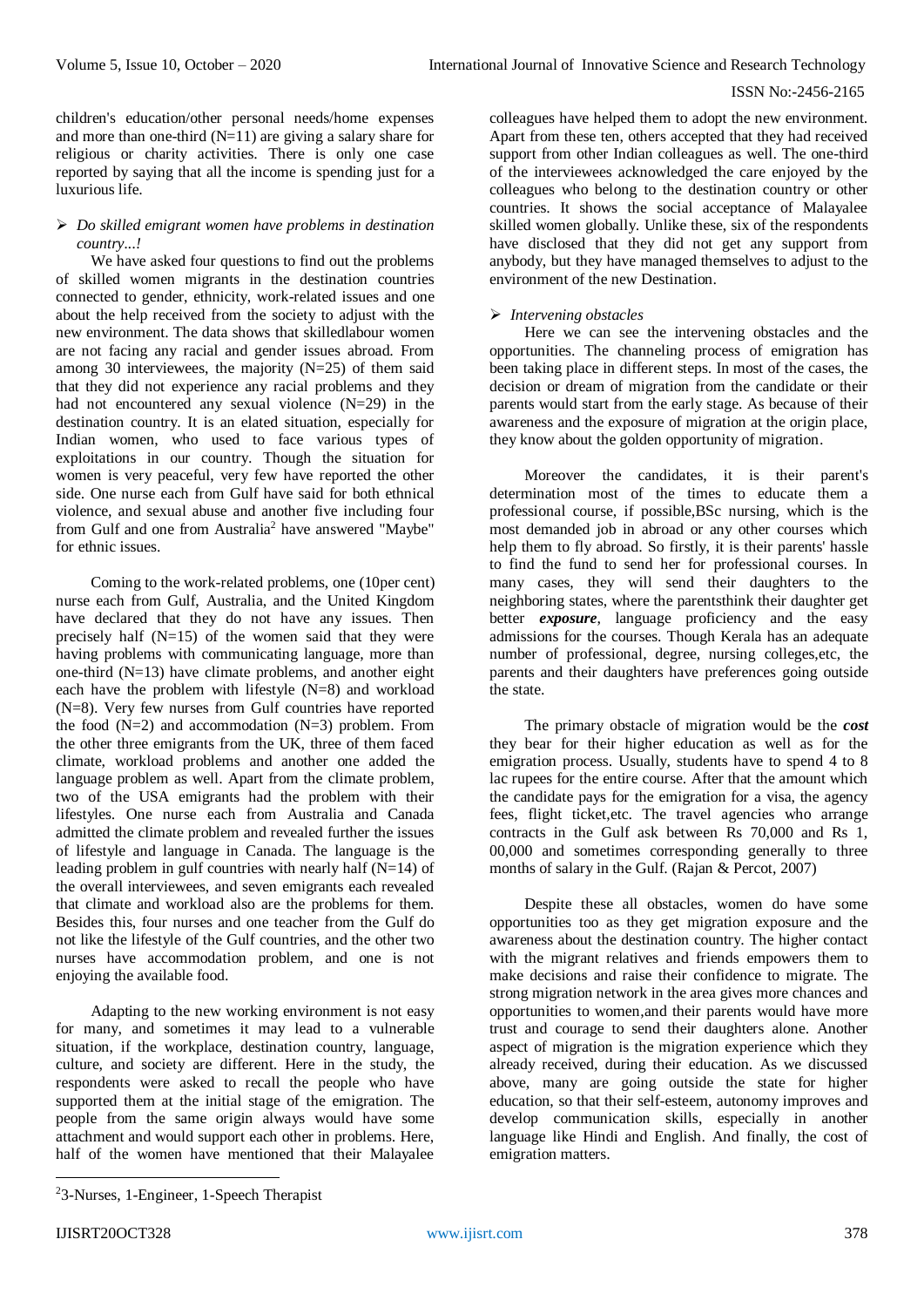Another aspect of migration is the migration experience which they already received, during their education. As we discussed above, many are going outside the state for higher education, so that their self-esteem, autonomy improves and develop the communication skills especially in another language like Hindi and English. And finally, the cost of emigration matters.

# *What will decide her emigration? – Emigration process.*

Emigration process of women is not as natural as men, depending on various factors. The age of the women, the exposure of information, family support, financial support, marriage, etc., are associated.

**Time:** It is noticeable that all the women have migrated at the age of 24 to 30 years. It would be a perfect time for them after completing the graduation and having a few years of experience at the average age of 25. Here, the lowest age reported for age at migration is by a teacher and a nurse of 24 years old and the highest by a nurse at 30 years old. The exactly half of the women responded that they had decided to emigrate when they started working in India. The ten have opted to migrate after the marriage, and a few others (N=4) determined to emigrate while pursuing their professional degree or just after the completion of their graduation.

**Family support:** From the 30 respondents, seventeen of them migrated with the help of an agency and remaining thirteen with the aid of a family member, mostly their husbands. In the collected data, it shows that one-third  $(N=10)$  of the total respondents have gone abroad with the help of their husband and three of them with the help of some relatives. Here, we can see that whoever depended on agencies to emigrate are nurses. From the total 21 nurses, eighteen of them crossed the border with the help of an agency and the only speech therapist either. Agencies could send them to all the destinations without any east-west regional differences. With the husband's support, eight of them crossed to the Gulf countries, one each emigrated to the USA and Canada. Those include all occupation with six nurses, two engineers, one each Speech therapist and a teacher. Financial support also matters for emigration, especially the emigrants who depend on private agencies. The financial aid is mostly received from their family, either husband or by their parents. While half  $(N=14)$  of the respondents revealed that their own husband supported the expenditure of the emigration process, one-third  $(N=10)$  of them received financial support from their parents. Only a few (N=3) of them said that they went abroad by own earnings and only one had taken bank loans for this.

**Expense:** Considering the costs of emigration, many of the women reported on an average of 125000 rupees for their first migration without adding the flight ticket expenses. For the gulf emigrants, four of them said the cost below 10,000 and eight had spent the amount between 10000 to 15000, seven spends between 50000 to 100000 and one each reported 200,000 and 500,000 respectively. Here, we can see that the non-nursing staff spends comparatively less amount than the nurse emigrants. Notably, they have not gone with

the support of an agency, but with the help of their husband or any other relatives. In the case of nine, other-gulf emigrant women, four women spend more than 150000 rupees, 3 devote the amount between 100,000 to 150000, and the other two paid less than 100,000 rupees. The paradoxical thing here is the women who spend maximum, and the minimum amount is nurses in the Gulf countries. So, it can be assumed that exploitations are not only the case towards domestic workers but also to the skilled workers.

## *Factors preparing her Emigration*

The tendency of emigration has always been there in the Malayalee Christian community of Pathanamthitta district. The survey is giving evidence by youth migration for higher education in other states. Here, the vast majority  $(N=28)$  of the interviewees responded that they had done their professional course outside Kerala. They were migrants during their graduation in various south Indian cities like Bangalore, Mysore, Chennai, Hyderabad and few were in Delhi and Maharashtra. So,the migration is not a new process for these women, but they are exposed to it earlier. All of them except two have done a professional course, including nursing, engineering, MASLP<sup>3</sup>, and MBA. Except for one respondent, all others recorded at least one year of experience with a maximum of 7 years' experience. Most of the nurses are emigrating after one or two years of experience. In the above paragraph, we had discussed that most of the emigrants were decided to go abroad when they were working in India.

All the women who migrated to other-gulf countries state that they paid nothing to the agency to emigrate, but only their service fee. The agency has done all the required formalities, including the documentation of personal and legal documents, arranged the interview for getting a job, arranged accommodation in the destination country, given proper guidelines, etc. Concerning gulf emigrants, it has estimated that an average of 180000 rupees was paid to an agency to emigrate. However, compared to the agencies for western countries, we can take as these agencies are not that good to give services. Very few have answered that their agencies did all the required formalities, but they acknowledged one or two services such as arranged the accommodation, interviewed for a job, helped to fulfil the legal requirements, etc.

# *Personal Factors- Marriage*

From the seven women who emigrated before their marriage, four<sup>4</sup>of them conveyed that, they helped their husbands also to migrate, and in that three of them are working in the same destination country. In contrast to these 15 women who married before the migration, twelve of them are working in the same destination country, including five works in the same sector as well.

When seeing the marital status, 23 are married, and seven are unmarried, and all of them are working as nurses. Among the total 30 respondents, seven of them are living

**.** 

<sup>3</sup>Master of Audiology and Speech-Language Pathology

<sup>4</sup> 1-UK, 1-USA 1, 1-Saudi Arabia ,1-Kuwait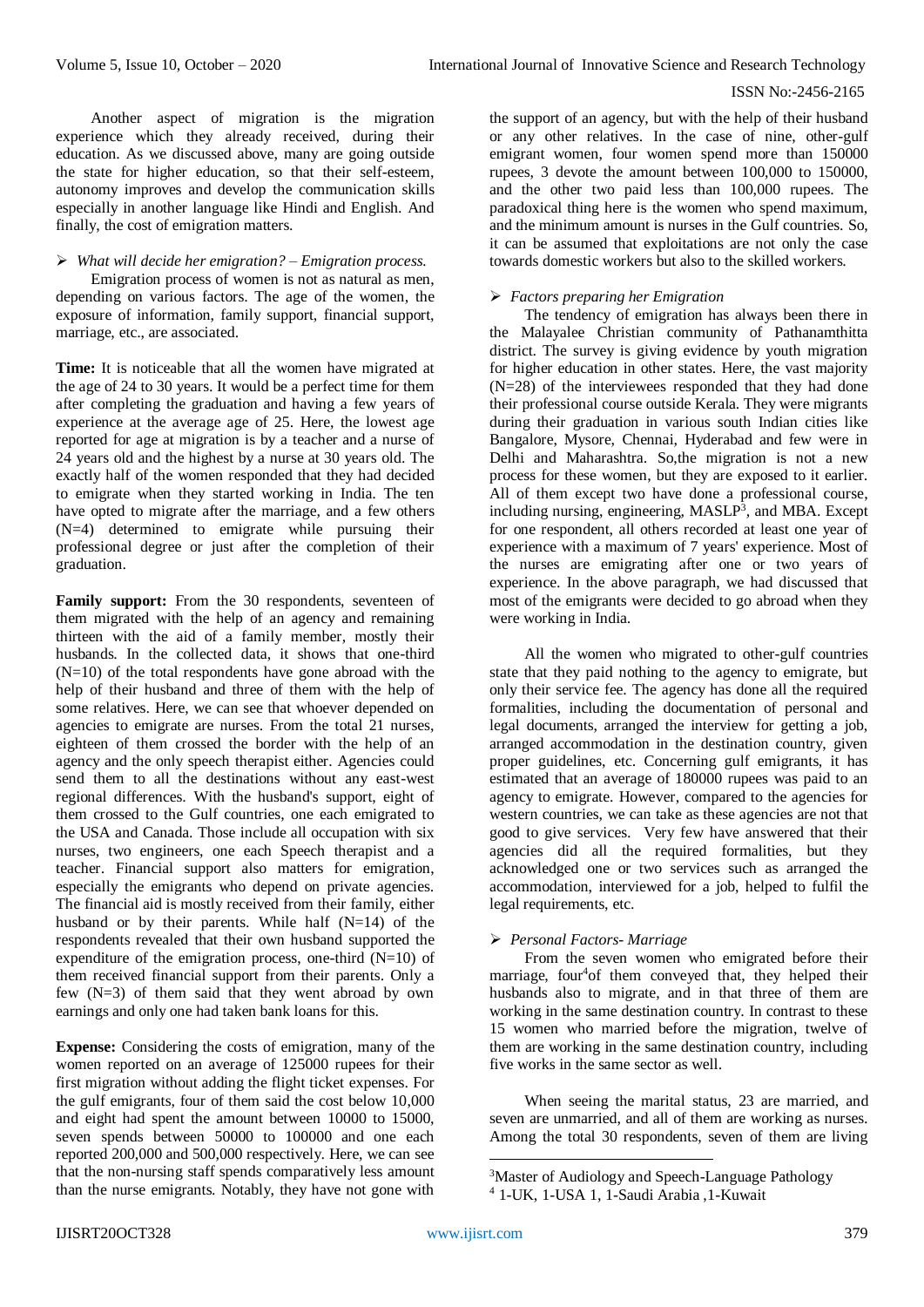with their husband alone, other seven with husband and children, and two of them living with siblings and parents. In that, seven out of twenty-three married women are living away from their husband. Moreover, all of them are nurses working in Gulf countries except one in the USA, among married couples. From the occupational distribution, we can see that nurses are everywhere without any regional biases, but still more in gulf countries, their recruitment process is more accessible.

# *Prospects*

#### *What would be her plan?*

Few questions are asked to identify her plans as well. The half of the respondents  $(N=16)$  said that they would go back, after earning enough money to settle down at home but in another hand, six nurses working in Gulf countries disclosed that they would go back as soon as possible. From the total eight non-gulf emigrants, seven of them wanted to settle in the destination country only. Moreover, one person from Kuwait said that she must leave when her work visa expires. For the question "How many years at least you wish to work in this country?', from the Gulf three each responded 20 and ten years respectively, and the all the others said less than ten years with the average of 8 years and a minimum of 1 year. In contrast of this, the non-gulf emigrants are interested to live more years as we get answers "above ten years" "end of my life," "as many," "not decided," don't want to go back, etc.

While determining the reason to go back to Kerala, the majority  $(N=27)$  replied that to take care of their parents. and nearly half  $(N=14)$  of them chose the answer "I like to settle in Kerala as I am emotionally attached to its culture, food, environment, etc. Furthermore, six of them says that "If I get the same job, position, salary in India" and the last eight have said that, she will try her level best to settle there, though the country will not allow them to do so.

Finally, the respondents were asked two questions, one is about the overall satisfaction, and the other one was about citizenship. A very sizeable majority (N=25) of women said that they are satisfied with the current life situations, and the other few have not said they are dissatisfied but given the answer "neutral. In the question of citizenship, eleven Gulfs -women said that they do not want citizenship, but eight<sup>5</sup> emigrant women said that they would take the citizenship. The remaining women are not sure about the citizenship plan and chose the answer "maybe" from the option.

## **IV. DISCUSSION**

This study identified significant factors associated with the area of origin and the area of the Destination of skilled women to work overseas. Lifestyle factors for the skilled emigrant women migration from Kerala concerning Christian women from Pathanamthitta district of Kerala have discussed. As same as our result (Kline, 2003) were identified Push factors as limited opportunities for professional development and unsafe working conditions, whereas pull factors described as incentives for migration, such as better salaries, and improved working conditions. Kodoth & Jacob, (2013) emphasized these factors as Indian nurses look for overseas opportunities because of the lack of opportunities for professional growth and skill development at home and because of poor working conditions and poor quality of training. But they also aspire to work and live overseas.

Although women migration is part of the increasing global trend of the general movement, individual migrants appear to be moving countries to 'better' themselves and their families. Better income opportunity was the major factor as migrants were 'pulled' and 'pushed' by the family to find a job in the abroad. The girls are brought up in the community where the idea of emigration is deeply rooted, and it is helping her to teach the required skills to emigrate. The parents, husband and the relatives of the women have taken an interest to send them. In this social system, we can assume that moreover the ambitions, the anxious of socioeconomic security of the women matters.

By doing higher education and job outside Kerala, most of them are getting knowledge and exposure on migration at the initial stage of their life. Furthermore, marriage with a migrant man also gives more chances to migrate. Notably, Kerala has an excellent Diaspora characteristic, which is primarily male-dominated. The study provides evidence for this, as a significant number of women decided to go abroad after the marriage. The opportunity to come home every year provides more comfortability to send them from family as well.

The private agencies also play a vital role in sending, skilled women abroad, but the scope of exploitation by them even exists. These challenges were often complex and occurred before, during and after the migratory process. Unethical recruiting practices by aggressive recruiters, becoming familiar with a differing scope of practice in a new country, and experiences of cultural differences and racism identified in the literature reviewed. (Garner, Conroy, & Bader, 2015)The family is willing to pay the high processing charges to the agencies because of the reasons to do all the required arrangements and formalities of the destination country and the handsome salary they are going to get in abroad. Despite this, the standard of living of the family is getting improved very fast and giving a better opportunity for marriage aligns as well. Not only a better marriage, but also the women would take their husband abroad. As she can get for him a visiting visa at first, which ends up generally in a work permit since, once in the Gulf,

**.** 

<sup>5</sup> (UK-2, USA-2, Australia-1, Canada-1, and Gulf-2)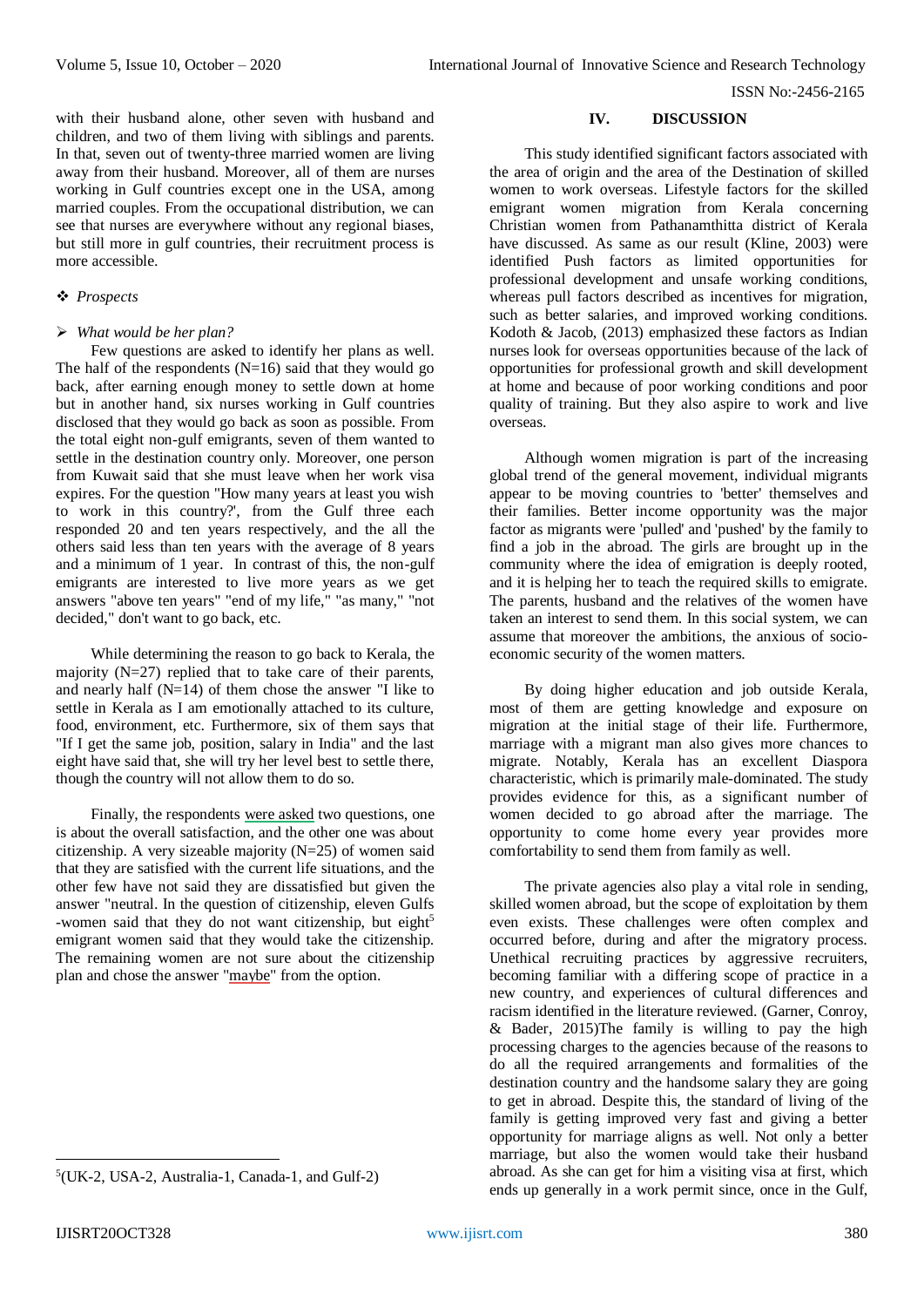the husband has three months to find a job. Migration chain has thus started,and other members of the in-laws may follow this path (Percot, 2005)

The working condition for emigrant women seems very good compared to India, as they have not encountered any sexual, racial issues, but only the mild problems that happen in a new environment. The colleagues and friends, especially from the same origin, have supported them to overcome the barriers and their presence is giving more confidence for freshers to emigrate. It has to be understood that nurses in the Gulf –and Indians in general- do not have a lot of relationships either with the locals or the other migrant communities (Percot, 2005)

The increasing number of nursing schools in Kerala and the emigration growth rate is high in the state. From the pattern of emigration, we can see that the nurses and midwives are migrating at a very young age between 20 to 30 years- and most of them had an essential degree. Globally migration of health workers, mainly from India or from other developing countries is common presently, and high-income countries accused of poaching skilled health workers from developing countries which are struggling to address their health challenges.

The major impact of skilled labour women is coming over the remittance which they bring to the country. According to RBI, Kerala had received Rs.850920 million rupees in the year 2017-18. The KMS 2018 says that among emigrants, females are having a much better education than

males. The 53.1per cent of female emigrants have a degree, but it is only 24.6per cent for males. The migration from Kerala is going through an amazing phenomenon, where the number of migrants reduces but remittance increases. The qualified migrants those having certain skills are replacing the unskilled less qualified migrants. These high skilled migrants are none other than the women those working as nurses or teachers around the globe. The women reported to send more money as the working women are more professionals like nurses; teachers etc. and comparatively remit more money than men. They are earning five times more remuneration than male counterparts. (Devasia, n.d.)

# **V. CONCLUSION**

Here, we can conclude that the process of emigrating women is not a sudden decision, but the family and society is cultivating the aspiration early itself. To be a successful emigrant, the family and the community is impacting their decision making, and they are teaching the required skills by timely. Despite enjoying higher socio-economic advantages in the developing country, most of them are likely to come back, as they have enough emotional attachments and relationships in the place of origin. Still, a significant number of emigrants wanted to stay back there by enjoying the life with the current satisfaction.

## **REFERENCES**

| [1]. Devasia TK<br>No date                                                                                       |                      | The promised Land: Kerala's female emigrants key reason behindrise in<br>2018,<br>Retrieved<br>September<br>30,<br>from<br>remittance.<br>Firstpost:<br>https://www.firstpost.com/long-reads/the-promised-land-keralas-female-<br>emigrants-key-reason-behind-rise-in-remittances-3730831.html |
|------------------------------------------------------------------------------------------------------------------|----------------------|------------------------------------------------------------------------------------------------------------------------------------------------------------------------------------------------------------------------------------------------------------------------------------------------|
| [2]. Fatima, $A$                                                                                                 | $\ddot{\phantom{a}}$ | Factors influencing migration of female workers: a case of Bangladesh.IZA                                                                                                                                                                                                                      |
| Sultana, H 2017                                                                                                  |                      | Journal of Development and Migration.                                                                                                                                                                                                                                                          |
| [3]. Garner, S. L., Conroy, S. F.,<br>Bader, S. G 2015                                                           |                      | Nurse migration from India: A literature review. International Journal of<br>Nursing Studies, 8.                                                                                                                                                                                               |
| $[4]$ . Ghosh, J.                                                                                                |                      | Migration and Gender Empowerment: Recent Trends and EmergingIssues."                                                                                                                                                                                                                           |
| 2009                                                                                                             |                      | Human Development Research Paper 04, United Nations Development<br>Programme, Human Development Report Office, New York.                                                                                                                                                                       |
| $[5]$ . Gulati, L<br>1993                                                                                        | $\ddot{\phantom{a}}$ | In the Absence of their Men: The Impact of Male Migration on Women,<br>New Delhi: Sage Publications.                                                                                                                                                                                           |
| [6]. International Organisation for Migration,<br>Organisation for Economic Co-operation<br>and Developmen, 2014 | $\sim 10^7$          | Harnessing<br>Knowledge<br>Migration<br>Highly<br>the<br>of<br><sub>on</sub><br>SkilledWomen.International Organization for Migration, Geneva                                                                                                                                                  |
| [7]. Kalani, B. 2016                                                                                             |                      | Indian women migration: An age of movement towards Gulf. International<br>Journal of Applied Research, 2(7), 108-111.                                                                                                                                                                          |
| [8]. Kline, D. S.<br>2003                                                                                        |                      | Push and pull factors in international nursemigration. Journal ofnursing<br>scholarship, 35(2), 107-111.                                                                                                                                                                                       |
| [9]. Kodoth, P.,<br>Jacob, T. K.<br>2013                                                                         | $\ddot{\cdot}$       | International Mobility of Nurses from Kerala (India) to the EU: Prospects<br>and Challenges with Special Reference to theNetherlands and Denmark.<br>Robert Schuman Centre forAdvanced Studies. San Domenico di Fiesole:<br>RobertSchuman Centre for Advanced Studies.                         |